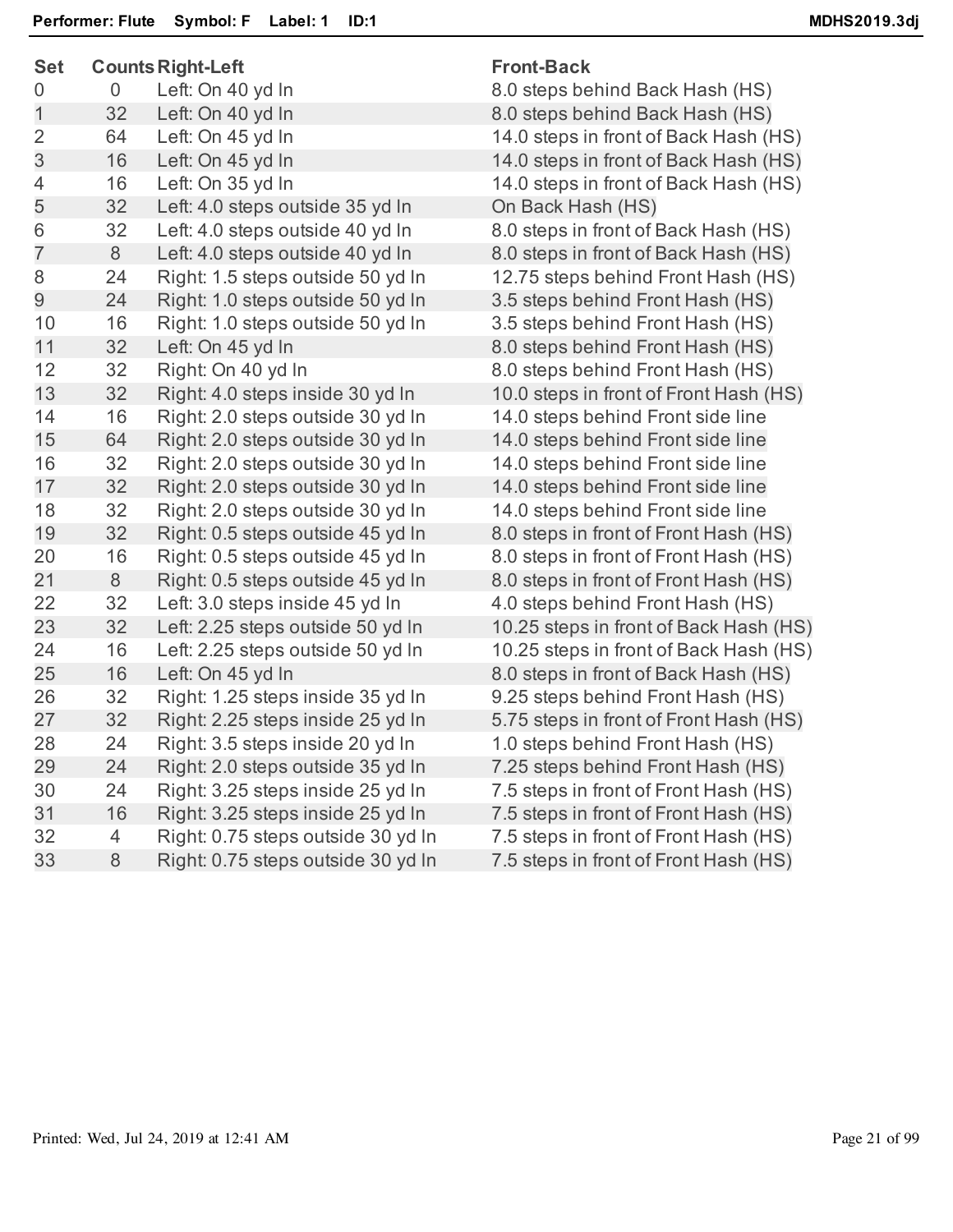| <b>Set</b>     |                | <b>Counts Right-Left</b>           | <b>Front-Back</b>                    |  |
|----------------|----------------|------------------------------------|--------------------------------------|--|
| 0              | $\overline{0}$ | Left: On 35 yd In                  | 8.0 steps behind Back Hash (HS)      |  |
| $\mathbf{1}$   | 32             | Left: On 35 yd In                  | 8.0 steps behind Back Hash (HS)      |  |
| $\overline{2}$ | 64             | Left: 4.0 steps outside 45 yd In   | 14.0 steps in front of Back Hash (I  |  |
| 3              | 16             | Left: 4.0 steps outside 45 yd In   | 14.0 steps in front of Back Hash (I  |  |
| $\overline{4}$ | 16             | Left: 4.0 steps outside 35 yd In   | 14.0 steps in front of Back Hash (I  |  |
| 5              | 32             | Left: 4.0 steps outside 35 yd In   | 2.75 steps in front of Back Hash (I  |  |
| 6              | 32             | Left: 1.25 steps outside 40 yd In  | 8.0 steps in front of Back Hash (H   |  |
| $\overline{7}$ | 8              | Left: 1.25 steps outside 40 yd In  | 8.0 steps in front of Back Hash (H   |  |
| 8              | 24             | Right: 4.0 steps inside 45 yd In   | 12.0 steps behind Front Hash (HS     |  |
| 9              | 24             | Right: 3.5 steps outside 50 yd In  | 2.25 steps behind Front Hash (HS     |  |
| 10             | 16             | Right: 3.5 steps outside 50 yd In  | 2.25 steps behind Front Hash (HS     |  |
| 11             | 32             | Left: 4.0 steps outside 50 yd In   | 8.0 steps behind Front Hash (HS)     |  |
| 12             | 32             | Right: 4.0 steps inside 35 yd In   | 8.0 steps behind Front Hash (HS)     |  |
| 13             | 32             | Right: 1.25 steps inside 30 yd In  | 8.75 steps in front of Front Hash (I |  |
| 14             | 16             | Right: 2.0 steps inside 30 yd In   | 10.0 steps in front of Front Hash (I |  |
| 15             | 64             | Right: 2.0 steps inside 30 yd In   | 10.0 steps in front of Front Hash (I |  |
| 16             | 32             | Right: 2.0 steps inside 30 yd In   | 10.0 steps in front of Front Hash (I |  |
| 17             | 32             | Right: 2.0 steps inside 30 yd In   | 10.0 steps in front of Front Hash (I |  |
| 18             | 32             | Right: 2.0 steps inside 30 yd In   | 10.0 steps in front of Front Hash (I |  |
| 19             | 32             | Right: 3.0 steps outside 45 yd In  | 8.0 steps in front of Front Hash (H  |  |
| 20             | 16             | Right: 3.0 steps outside 45 yd In  | 8.0 steps in front of Front Hash (H  |  |
| 21             | 8              | Right: 3.0 steps outside 45 yd In  | 8.0 steps in front of Front Hash (H  |  |
| 22             | 32             | Left: 2.5 steps outside 50 yd In   | 4.75 steps behind Front Hash (HS     |  |
| 23             | 32             | Left: 3.0 steps outside 50 yd In   | 12.75 steps in front of Back Hash    |  |
| 24             | 16             | Left: 3.0 steps outside 50 yd In   | 12.75 steps in front of Back Hash    |  |
| 25             | 16             | Left: 1.75 steps inside 45 yd In   | 9.75 steps in front of Back Hash (I  |  |
| 26             | 32             | Right: 0.5 steps outside 35 yd In  | 7.5 steps behind Front Hash (HS)     |  |
| 27             | 32             | Right: 0.5 steps inside 25 yd In   | 7.5 steps in front of Front Hash (H  |  |
| 28             | 24             | Right: 2.75 steps outside 25 yd In | 0.75 steps in front of Front Hash (  |  |
| 29             | 24             | Right: 0.5 steps inside 35 yd In   | 6.75 steps behind Front Hash (HS     |  |
| 30             | 24             | Right: 2.0 steps inside 25 yd In   | 9.75 steps in front of Front Hash (  |  |
| 31             | 16             | Right: 2.0 steps inside 25 yd In   | 9.75 steps in front of Front Hash (  |  |
| 32             | 4              | Right: 2.0 steps outside 30 yd In  | 9.75 steps in front of Front Hash (  |  |
| 33             | $8\,$          | Right: 2.0 steps outside 30 yd In  | 9.75 steps in front of Front Hash (  |  |
|                |                |                                    |                                      |  |

k Hash (HS) k Hash (HS) k Hash (HS) k Hash (HS) Hash (HS) Hash (HS) 1 ash (HS) Hash (HS) 1ash (HS) It Hash (HS) it Hash (HS) t Hash (HS) t Hash (HS) t Hash (HS) t Hash (HS) Hash (HS) Hash (HS) Hash (HS) 1ash (HS) ck Hash (HS) ck Hash (HS) k Hash (HS) Hash (HS) t Hash (HS) 1ash (HS) t Hash (HS) t Hash (HS) t Hash (HS) t Hash (HS)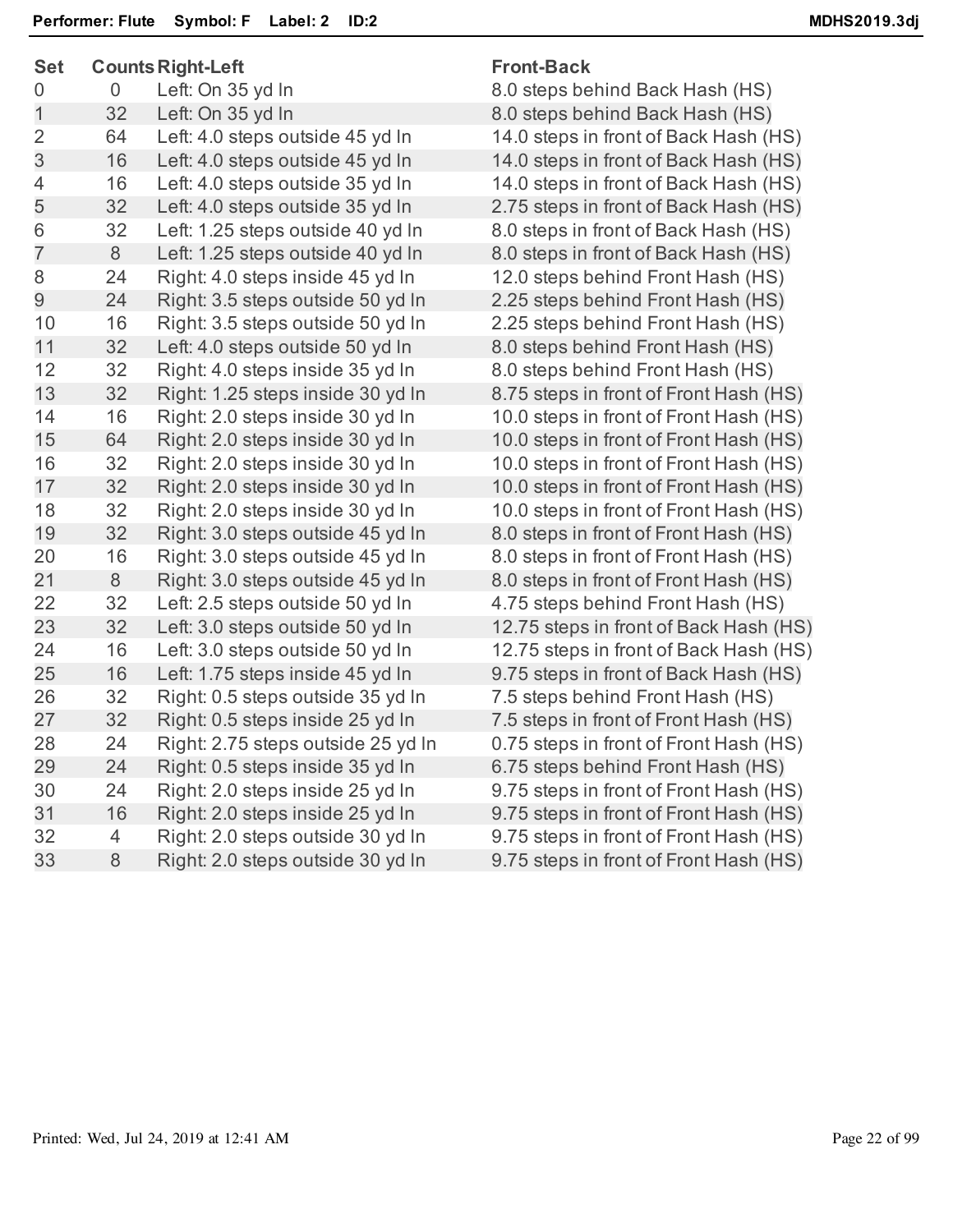| <b>Counts Right-Left</b> |                                                                                          | <b>Front-Back</b>                                                                                                                                                                                                                                                                                                                                                                                                                                                                                                                                                                                                                             |  |
|--------------------------|------------------------------------------------------------------------------------------|-----------------------------------------------------------------------------------------------------------------------------------------------------------------------------------------------------------------------------------------------------------------------------------------------------------------------------------------------------------------------------------------------------------------------------------------------------------------------------------------------------------------------------------------------------------------------------------------------------------------------------------------------|--|
| $\overline{0}$           | Left: On 30 yd In                                                                        | 8.0 steps behind Back Hash (HS)                                                                                                                                                                                                                                                                                                                                                                                                                                                                                                                                                                                                               |  |
| 32                       | Left: On 30 yd In                                                                        | 8.0 steps behind Back Hash (HS)                                                                                                                                                                                                                                                                                                                                                                                                                                                                                                                                                                                                               |  |
| 64                       | Left: On 40 yd In                                                                        | 14.0 steps in front of Back Hash (HS)                                                                                                                                                                                                                                                                                                                                                                                                                                                                                                                                                                                                         |  |
| 16                       | Left: On 40 yd In                                                                        | 14.0 steps in front of Back Hash (HS)                                                                                                                                                                                                                                                                                                                                                                                                                                                                                                                                                                                                         |  |
| 16                       | Left: On 30 yd In                                                                        | 14.0 steps in front of Back Hash (HS)                                                                                                                                                                                                                                                                                                                                                                                                                                                                                                                                                                                                         |  |
| 32                       | Left: 4.0 steps outside 35 yd In                                                         | 5.25 steps in front of Back Hash (HS)                                                                                                                                                                                                                                                                                                                                                                                                                                                                                                                                                                                                         |  |
| 32                       | Left: 1.5 steps inside 40 yd In                                                          | 8.0 steps in front of Back Hash (HS)                                                                                                                                                                                                                                                                                                                                                                                                                                                                                                                                                                                                          |  |
| 8                        | Left: 1.5 steps inside 40 yd In                                                          | 8.0 steps in front of Back Hash (HS)                                                                                                                                                                                                                                                                                                                                                                                                                                                                                                                                                                                                          |  |
| 24                       | Right: 1.5 steps inside 45 yd In                                                         | 11.25 steps behind Front Hash (HS)                                                                                                                                                                                                                                                                                                                                                                                                                                                                                                                                                                                                            |  |
| 24                       | Right: 2.25 steps inside 45 yd In                                                        | 1.0 steps behind Front Hash (HS)                                                                                                                                                                                                                                                                                                                                                                                                                                                                                                                                                                                                              |  |
| 16                       | Right: 2.25 steps inside 45 yd In                                                        | 1.0 steps behind Front Hash (HS)                                                                                                                                                                                                                                                                                                                                                                                                                                                                                                                                                                                                              |  |
| 32                       | On 50 yd In                                                                              | 8.0 steps behind Front Hash (HS)                                                                                                                                                                                                                                                                                                                                                                                                                                                                                                                                                                                                              |  |
| 32                       | Right: On 35 yd In                                                                       | 8.0 steps behind Front Hash (HS)                                                                                                                                                                                                                                                                                                                                                                                                                                                                                                                                                                                                              |  |
| 32                       | Right: 1.25 steps outside 30 yd In                                                       | 7.25 steps in front of Front Hash (HS)                                                                                                                                                                                                                                                                                                                                                                                                                                                                                                                                                                                                        |  |
| 16                       | Right: 2.0 steps outside 30 yd In                                                        | 6.0 steps in front of Front Hash (HS)                                                                                                                                                                                                                                                                                                                                                                                                                                                                                                                                                                                                         |  |
| 64                       |                                                                                          | 6.0 steps in front of Front Hash (HS)                                                                                                                                                                                                                                                                                                                                                                                                                                                                                                                                                                                                         |  |
| 32                       |                                                                                          | 6.0 steps in front of Front Hash (HS)                                                                                                                                                                                                                                                                                                                                                                                                                                                                                                                                                                                                         |  |
| 32                       |                                                                                          | 6.0 steps in front of Front Hash (HS)                                                                                                                                                                                                                                                                                                                                                                                                                                                                                                                                                                                                         |  |
| 32                       | Right: 2.0 steps outside 30 yd In                                                        | 6.0 steps in front of Front Hash (HS)                                                                                                                                                                                                                                                                                                                                                                                                                                                                                                                                                                                                         |  |
|                          |                                                                                          | 8.0 steps in front of Front Hash (HS)                                                                                                                                                                                                                                                                                                                                                                                                                                                                                                                                                                                                         |  |
|                          |                                                                                          | 8.0 steps in front of Front Hash (HS)                                                                                                                                                                                                                                                                                                                                                                                                                                                                                                                                                                                                         |  |
|                          |                                                                                          | 8.0 steps in front of Front Hash (HS)                                                                                                                                                                                                                                                                                                                                                                                                                                                                                                                                                                                                         |  |
|                          | Right: 0.25 steps outside 50 yd In                                                       | 5.25 steps behind Front Hash (HS)                                                                                                                                                                                                                                                                                                                                                                                                                                                                                                                                                                                                             |  |
|                          |                                                                                          | 13.25 steps behind Front Hash (HS)                                                                                                                                                                                                                                                                                                                                                                                                                                                                                                                                                                                                            |  |
|                          |                                                                                          | 13.25 steps behind Front Hash (HS)                                                                                                                                                                                                                                                                                                                                                                                                                                                                                                                                                                                                            |  |
|                          |                                                                                          | 11.5 steps in front of Back Hash (HS)                                                                                                                                                                                                                                                                                                                                                                                                                                                                                                                                                                                                         |  |
|                          |                                                                                          | 5.5 steps behind Front Hash (HS)                                                                                                                                                                                                                                                                                                                                                                                                                                                                                                                                                                                                              |  |
|                          |                                                                                          | 9.0 steps in front of Front Hash (HS)                                                                                                                                                                                                                                                                                                                                                                                                                                                                                                                                                                                                         |  |
|                          |                                                                                          | 2.25 steps in front of Front Hash (HS)                                                                                                                                                                                                                                                                                                                                                                                                                                                                                                                                                                                                        |  |
|                          |                                                                                          | 5.0 steps behind Front Hash (HS)                                                                                                                                                                                                                                                                                                                                                                                                                                                                                                                                                                                                              |  |
|                          |                                                                                          | 11.5 steps in front of Front Hash (HS)                                                                                                                                                                                                                                                                                                                                                                                                                                                                                                                                                                                                        |  |
|                          |                                                                                          | 11.5 steps in front of Front Hash (HS)                                                                                                                                                                                                                                                                                                                                                                                                                                                                                                                                                                                                        |  |
| 4                        |                                                                                          | 11.5 steps in front of Front Hash (HS)                                                                                                                                                                                                                                                                                                                                                                                                                                                                                                                                                                                                        |  |
|                          |                                                                                          | 11.5 steps in front of Front Hash (HS)                                                                                                                                                                                                                                                                                                                                                                                                                                                                                                                                                                                                        |  |
|                          | 32<br>16<br>$8\,$<br>32<br>32<br>16<br>16<br>32<br>32<br>24<br>24<br>24<br>16<br>$\,8\,$ | Right: 2.0 steps outside 30 yd In<br>Right: 2.0 steps outside 30 yd In<br>Right: 2.0 steps outside 30 yd In<br>Right: 2.25 steps inside 40 yd In<br>Right: 2.25 steps inside 40 yd In<br>Right: 2.25 steps inside 40 yd In<br>Left: 1.25 steps outside 50 yd In<br>Left: 1.25 steps outside 50 yd In<br>Left: 3.5 steps inside 45 yd In<br>Right: 2.5 steps outside 35 yd In<br>Right: 1.25 steps outside 25 yd In<br>Right: 0.5 steps outside 25 yd In<br>Right: 1.0 steps inside 35 yd In<br>Right: 1.5 steps inside 25 yd In<br>Right: 1.5 steps inside 25 yd In<br>Right: 2.5 steps outside 30 yd In<br>Right: 2.5 steps outside 30 yd In |  |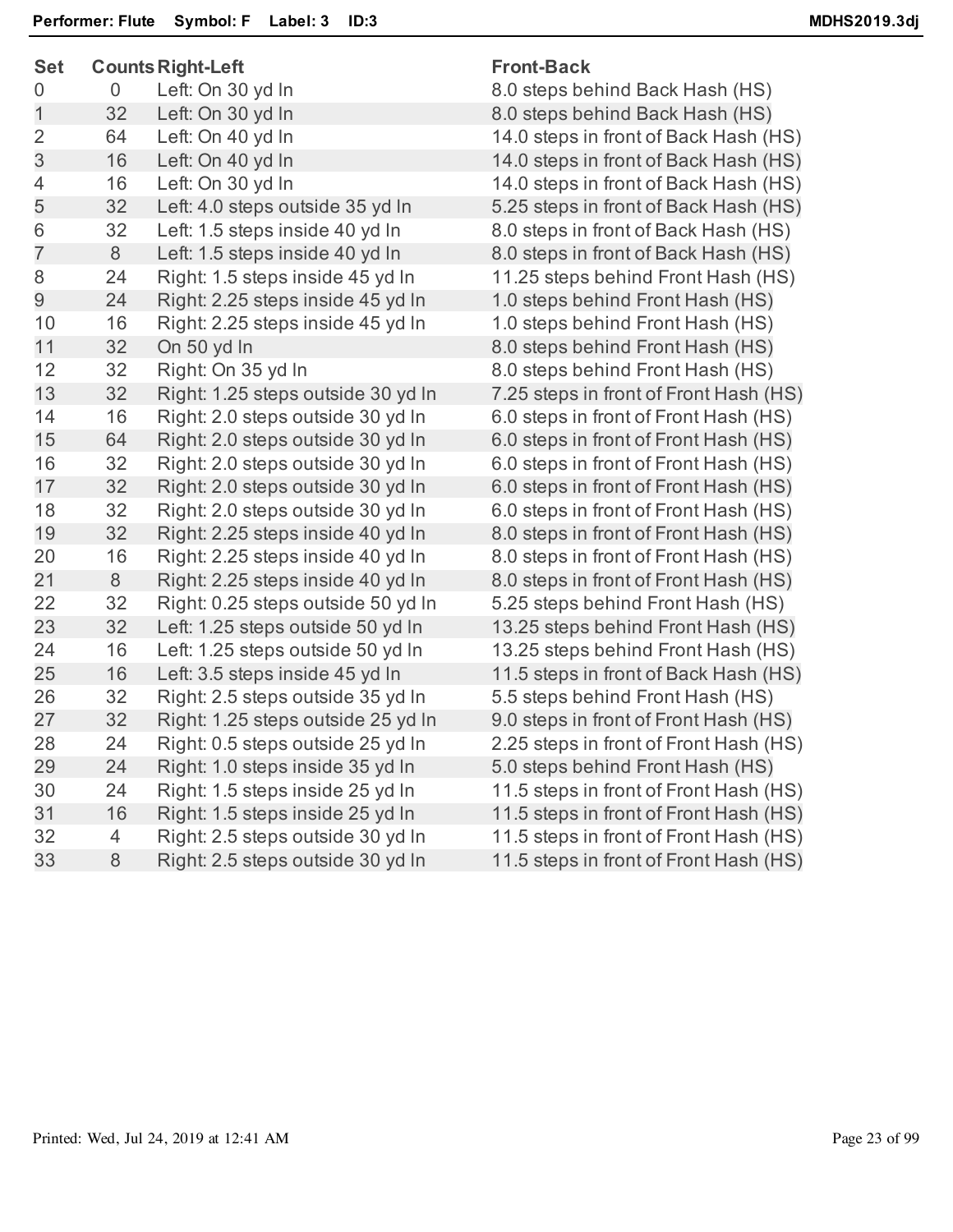| <b>Set</b>     |                | <b>Counts Right-Left</b>           | <b>Front-Back</b>                       |  |
|----------------|----------------|------------------------------------|-----------------------------------------|--|
| 0              | $\overline{0}$ | Left: On 25 yd In                  | 8.0 steps behind Back Hash (HS)         |  |
| 1              | 32             | Left: On 25 yd In                  | 8.0 steps behind Back Hash (HS)         |  |
| $\overline{2}$ | 64             | Left: 4.0 steps outside 40 yd In   | 14.0 steps in front of Back Hash (HS)   |  |
| 3              | 16             | Left: 4.0 steps outside 40 yd In   | 14.0 steps in front of Back Hash (HS)   |  |
| $\overline{4}$ | 16             | Left: 4.0 steps outside 30 yd In   | 14.0 steps in front of Back Hash (HS)   |  |
| 5              | 32             | Left: 4.0 steps outside 35 yd In   | 8.0 steps in front of Back Hash (HS)    |  |
| 6              | 32             | Left: 4.0 steps outside 45 yd In   | 8.0 steps in front of Back Hash (HS)    |  |
| $\overline{7}$ | 8              | Left: 4.0 steps outside 45 yd In   | 8.0 steps in front of Back Hash (HS)    |  |
| 8              | 24             | Right: 0.75 steps outside 45 yd In | 10.5 steps behind Front Hash (HS)       |  |
| 9              | 24             | Right: 0.25 steps outside 45 yd In | 0.25 steps in front of Front Hash (HS)  |  |
| 10             | 16             | Right: 0.25 steps outside 45 yd In | 0.25 steps in front of Front Hash (HS)  |  |
| 11             | 32             | Right: 4.0 steps inside 45 yd In   | 8.0 steps behind Front Hash (HS)        |  |
| 12             | 32             | Right: 4.0 steps inside 30 yd In   | 8.0 steps behind Front Hash (HS)        |  |
| 13             | 32             | Right: 4.0 steps inside 25 yd In   | 6.0 steps in front of Front Hash (HS)   |  |
| 14             | 16             | Right: 2.0 steps inside 30 yd In   | 2.0 steps in front of Front Hash (HS)   |  |
| 15             | 64             | Right: 2.0 steps inside 30 yd In   | 2.0 steps in front of Front Hash (HS)   |  |
| 16             | 32             | Right: 2.0 steps inside 30 yd In   | 2.0 steps in front of Front Hash (HS)   |  |
| 17             | 32             | Right: 2.0 steps inside 30 yd In   | 2.0 steps in front of Front Hash (HS)   |  |
| 18             | 32             | Right: 2.0 steps inside 30 yd In   | 2.0 steps in front of Front Hash (HS)   |  |
| 19             | 32             | Right: 0.25 steps outside 40 yd In | 8.0 steps in front of Front Hash (HS)   |  |
| 20             | 16             | Right: 0.25 steps outside 40 yd In | 8.0 steps in front of Front Hash (HS)   |  |
| 21             | 8              | Right: 0.25 steps outside 40 yd In | 8.0 steps in front of Front Hash (HS)   |  |
| 22             | 32             | Right: 3.0 steps outside 50 yd In  | 5.75 steps behind Front Hash (HS)       |  |
| 23             | 32             | Right: 1.25 steps outside 50 yd In | 13.25 steps behind Front Hash (HS)      |  |
| 24             | 16             | Right: 1.25 steps outside 50 yd In | 13.25 steps behind Front Hash (HS)      |  |
| 25             | 16             | Left: 2.5 steps outside 50 yd In   | 13.25 steps in front of Back Hash (HS)  |  |
| 26             | 32             | Right: 3.75 steps inside 30 yd In  | 3.75 steps behind Front Hash (HS)       |  |
| 27             | 32             | Right: 2.75 steps outside 25 yd In | 10.75 steps in front of Front Hash (HS) |  |
| 28             | 24             | Right: 1.5 steps inside 25 yd In   | 3.75 steps in front of Front Hash (HS)  |  |
| 29             | 24             | Right: 1.0 steps outside 35 yd In  | 3.5 steps behind Front Hash (HS)        |  |
| 30             | 24             | Right: 1.0 steps inside 25 yd In   | 14.0 steps behind Front side line       |  |
| 31             | 16             | Right: 1.0 steps inside 25 yd In   | 14.0 steps behind Front side line       |  |
| 32             | 4              | Right: 3.0 steps outside 30 yd In  | 14.0 steps behind Front side line       |  |
| 33             | $\,8\,$        | Right: 3.0 steps outside 30 yd In  | 14.0 steps behind Front side line       |  |
|                |                |                                    |                                         |  |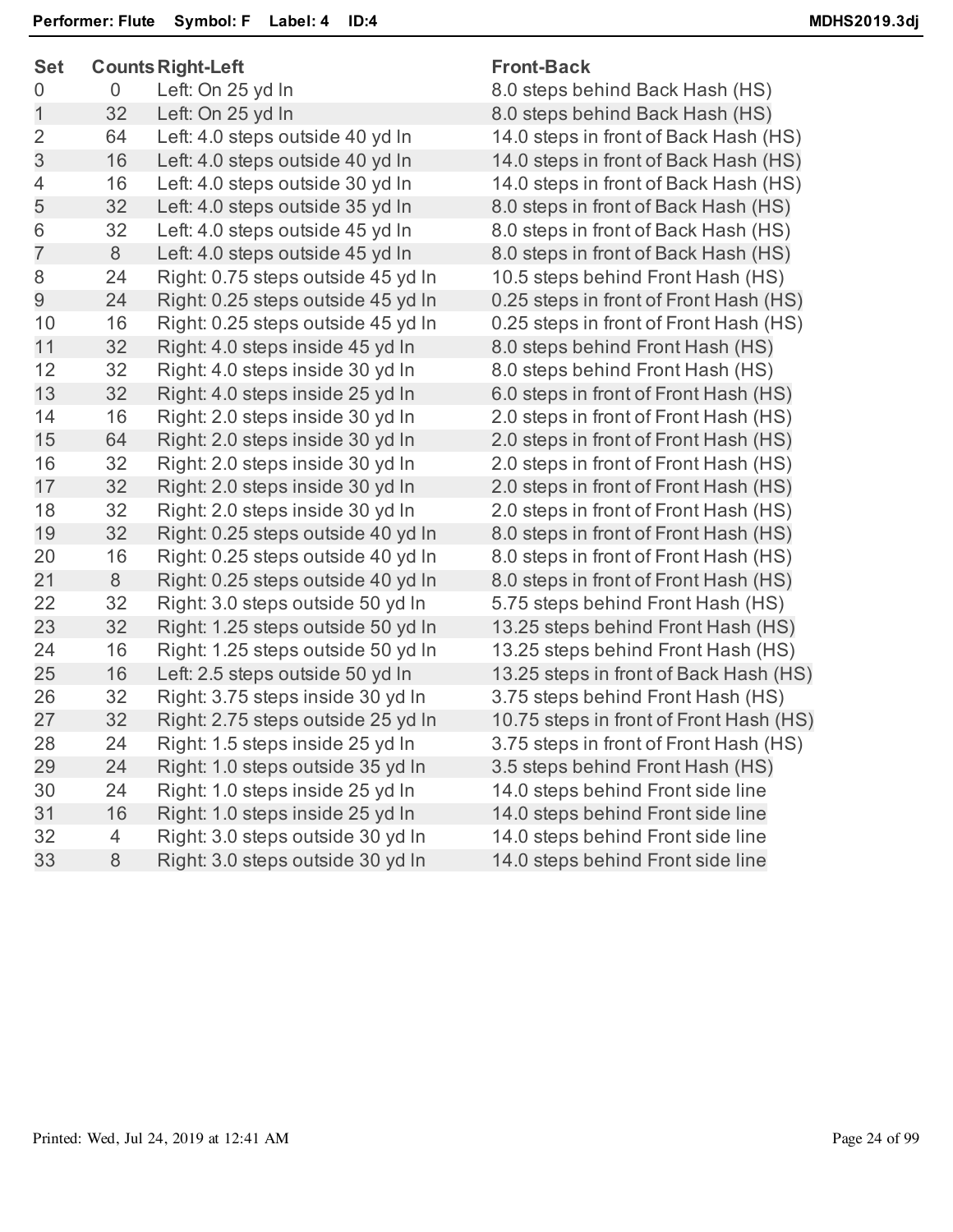| <b>Set</b>     | <b>Counts Right-Left</b> |                                    | <b>Front-Back</b>                      |  |
|----------------|--------------------------|------------------------------------|----------------------------------------|--|
| 0              | $\overline{0}$           | Left: On 25 yd In                  | On Back Hash (HS)                      |  |
| $\mathbf{1}$   | 32                       | Left: On 25 yd In                  | On Back Hash (HS)                      |  |
| $\overline{2}$ | 64                       | Left: 4.0 steps outside 40 yd In   | 10.0 steps behind Front Hash (HS)      |  |
| 3              | 16                       | Left: 4.0 steps outside 40 yd In   | 10.0 steps behind Front Hash (HS)      |  |
| 4              | 16                       | Left: 4.0 steps outside 30 yd In   | 10.0 steps behind Front Hash (HS)      |  |
| 5              | 32                       | Left: 1.25 steps outside 35 yd In  | 8.0 steps in front of Back Hash (HS)   |  |
| 6              | 32                       | Left: 1.25 steps outside 45 yd In  | 8.0 steps in front of Back Hash (HS)   |  |
| $\overline{7}$ | 8                        | Left: 1.25 steps outside 45 yd In  | 8.0 steps in front of Back Hash (HS)   |  |
| 8              | 24                       | Right: 3.25 steps outside 45 yd In | 9.5 steps behind Front Hash (HS)       |  |
| 9              | 24                       | Right: 2.5 steps outside 45 yd In  | 1.25 steps in front of Front Hash (HS) |  |
| 10             | 16                       | Right: 2.5 steps outside 45 yd In  | 1.25 steps in front of Front Hash (HS) |  |
| 11             | 32                       | Right: On 45 yd In                 | 8.0 steps behind Front Hash (HS)       |  |
| 12             | 32                       | Right: On 30 yd In                 | 8.0 steps behind Front Hash (HS)       |  |
| 13             | 32                       | Right: 1.25 steps inside 25 yd In  | 4.75 steps in front of Front Hash (HS) |  |
| 14             | 16                       | Right: 2.0 steps outside 30 yd In  | 2.0 steps behind Front Hash (HS)       |  |
| 15             | 64                       | Right: 2.0 steps outside 30 yd In  | 2.0 steps behind Front Hash (HS)       |  |
| 16             | 32                       | Right: 2.0 steps outside 30 yd In  | 2.0 steps behind Front Hash (HS)       |  |
| 17             | 32                       | Right: 2.0 steps outside 30 yd In  | 2.0 steps behind Front Hash (HS)       |  |
| 18             | 32                       | Right: 2.0 steps outside 30 yd In  | 2.0 steps behind Front Hash (HS)       |  |
| 19             | 32                       | Right: 2.75 steps outside 40 yd In | 8.0 steps in front of Front Hash (HS)  |  |
| 20             | 16                       | Right: 2.75 steps outside 40 yd In | 8.0 steps in front of Front Hash (HS)  |  |
| 21             | $8\,$                    | Right: 2.75 steps outside 40 yd In | 8.0 steps in front of Front Hash (HS)  |  |
| 22             | 32                       | Right: 2.5 steps inside 45 yd In   | 6.0 steps behind Front Hash (HS)       |  |
| 23             | 32                       | Right: 3.0 steps outside 50 yd In  | 12.75 steps in front of Back Hash (HS) |  |
| 24             | 16                       | Right: 3.0 steps outside 50 yd In  | 12.75 steps in front of Back Hash (HS) |  |
| 25             | 16                       | Left: 0.75 steps outside 50 yd In  | 13.0 steps behind Front Hash (HS)      |  |
| 26             | 32                       | Right: 2.0 steps inside 30 yd In   | 2.0 steps behind Front Hash (HS)       |  |
| 27             | 32                       | Right: 3.5 steps inside 20 yd In   | 12.5 steps in front of Front Hash (HS) |  |
| 28             | 24                       | Right: 3.75 steps inside 25 yd In  | 5.25 steps in front of Front Hash (HS) |  |
| 29             | 24                       | Right: 3.25 steps outside 35 yd In | 2.25 steps behind Front Hash (HS)      |  |
| 30             | 24                       | Right: 1.25 steps inside 25 yd In  | 11.25 steps behind Front side line     |  |
| 31             | 16                       | Right: 1.25 steps inside 25 yd In  | 11.25 steps behind Front side line     |  |
| 32             | 4                        | Right: 2.75 steps outside 30 yd In | 11.25 steps behind Front side line     |  |
| 33             | $8\,$                    | Right: 2.75 steps outside 30 yd In | 11.25 steps behind Front side line     |  |
|                |                          |                                    |                                        |  |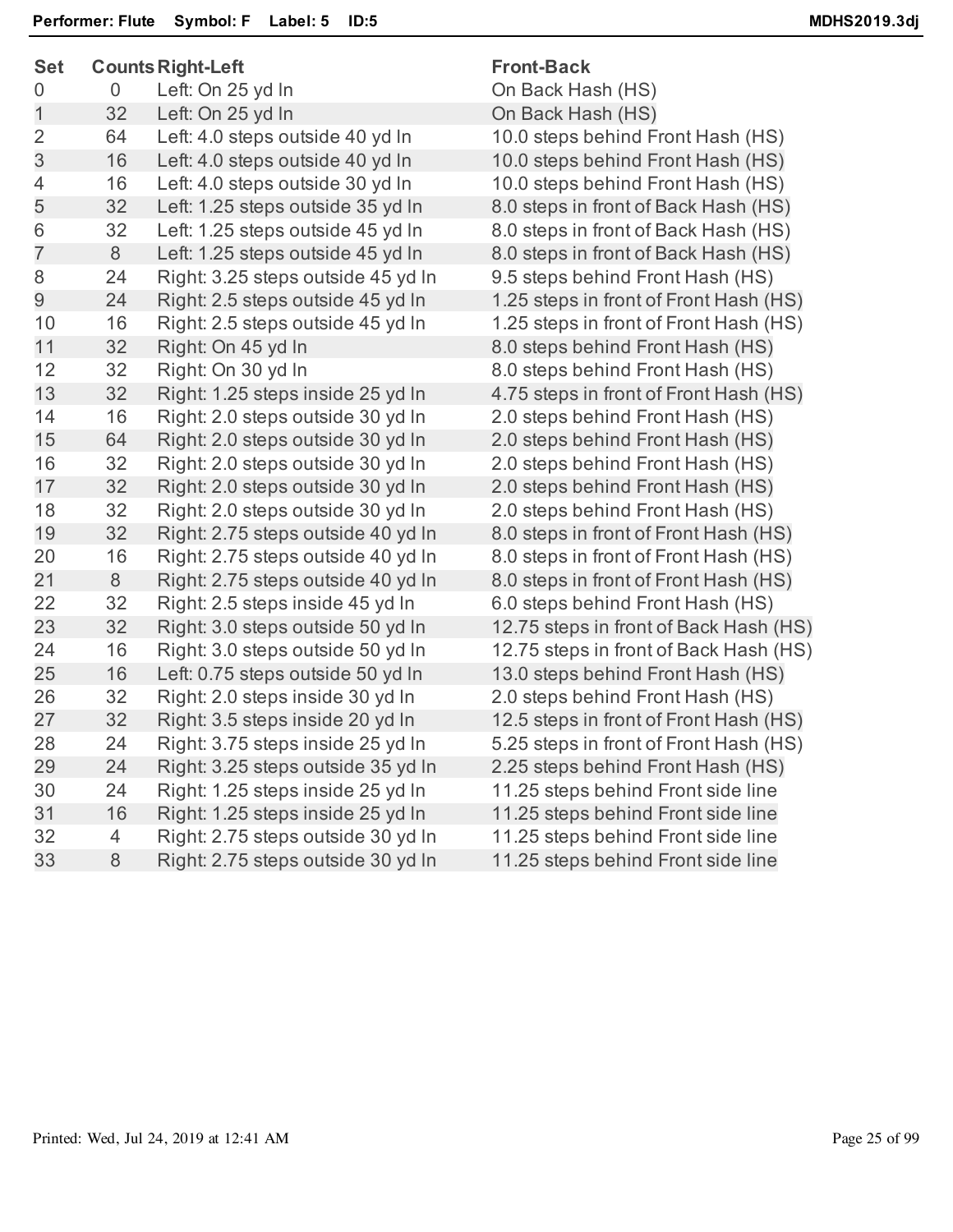| <b>Set</b>     |    | <b>Counts Right-Left</b>           | <b>Front-Back</b>                      |  |
|----------------|----|------------------------------------|----------------------------------------|--|
| 0              | 0  | Left: On 30 yd In                  | On Back Hash (HS)                      |  |
| 1              | 32 | Left: On 30 yd In                  | On Back Hash (HS)                      |  |
| $\overline{2}$ | 64 | Left: On 40 yd In                  | 10.0 steps behind Front Hash (HS)      |  |
| 3              | 16 | Left: On 40 yd In                  | 10.0 steps behind Front Hash (HS)      |  |
| 4              | 16 | Left: On 30 yd In                  | 10.0 steps behind Front Hash (HS)      |  |
| 5              | 32 | Left: 1.5 steps inside 35 yd In    | 8.0 steps in front of Back Hash (HS)   |  |
| 6              | 32 | Left: 1.5 steps inside 45 yd In    | 8.0 steps in front of Back Hash (HS)   |  |
| $\overline{7}$ | 8  | Left: 1.5 steps inside 45 yd In    | 8.0 steps in front of Back Hash (HS)   |  |
| 8              | 24 | Right: 2.5 steps inside 40 yd In   | 8.75 steps behind Front Hash (HS)      |  |
| 9              | 24 | Right: 3.25 steps inside 40 yd In  | 2.5 steps in front of Front Hash (HS)  |  |
| 10             | 16 | Right: 3.25 steps inside 40 yd In  | 2.5 steps in front of Front Hash (HS)  |  |
| 11             | 32 | Right: 4.0 steps inside 40 yd In   | 8.0 steps behind Front Hash (HS)       |  |
| 12             | 32 | Right: 4.0 steps inside 25 yd In   | 8.0 steps behind Front Hash (HS)       |  |
| 13             | 32 | Right: 1.25 steps outside 25 yd In | 3.25 steps in front of Front Hash (HS) |  |
| 14             | 16 | Right: 2.0 steps inside 30 yd In   | 6.0 steps behind Front Hash (HS)       |  |
| 15             | 64 | Right: 2.0 steps inside 30 yd In   | 6.0 steps behind Front Hash (HS)       |  |
| 16             | 32 | Right: 2.0 steps inside 30 yd In   | 6.0 steps behind Front Hash (HS)       |  |
| 17             | 32 | Right: 2.0 steps inside 30 yd In   | 6.0 steps behind Front Hash (HS)       |  |
| 18             | 32 | Right: 2.0 steps inside 30 yd In   | 6.0 steps behind Front Hash (HS)       |  |
| 19             | 32 | Right: 2.5 steps inside 35 yd In   | 8.0 steps in front of Front Hash (HS)  |  |
| 20             | 16 | Right: 2.5 steps inside 35 yd In   | 8.0 steps in front of Front Hash (HS)  |  |
| 21             | 8  | Right: 2.5 steps inside 35 yd In   | 8.0 steps in front of Front Hash (HS)  |  |
| 22             | 32 | Right: 0.25 steps outside 45 yd In | 6.25 steps behind Front Hash (HS)      |  |
| 23             | 32 | Right: 2.25 steps outside 50 yd In | 10.25 steps in front of Back Hash (HS) |  |
| 24             | 16 | Right: 2.25 steps outside 50 yd In | 10.25 steps in front of Back Hash (HS) |  |
| 25             | 16 | Right: 1.0 steps outside 50 yd In  | 11.25 steps behind Front Hash (HS)     |  |
| 26             | 32 | Right: On 30 yd In                 | On Front Hash (HS)                     |  |
| 27             | 32 | Right: 1.75 steps inside 20 yd In  | 13.75 steps behind Front side line     |  |
| 28             | 24 | Right: 2.25 steps outside 30 yd In | 6.5 steps in front of Front Hash (HS)  |  |
| 29             | 24 | Right: 2.25 steps inside 30 yd In  | 1.0 steps behind Front Hash (HS)       |  |
| 30             | 24 | Right: 2.5 steps inside 25 yd In   | 9.0 steps behind Front side line       |  |
| 31             | 16 | Right: 2.5 steps inside 25 yd In   | 9.0 steps behind Front side line       |  |
| 32             | 4  | Right: 1.5 steps outside 30 yd In  | 9.0 steps behind Front side line       |  |
| 33             | 8  | Right: 1.5 steps outside 30 yd In  | 9.0 steps behind Front side line       |  |
|                |    |                                    |                                        |  |